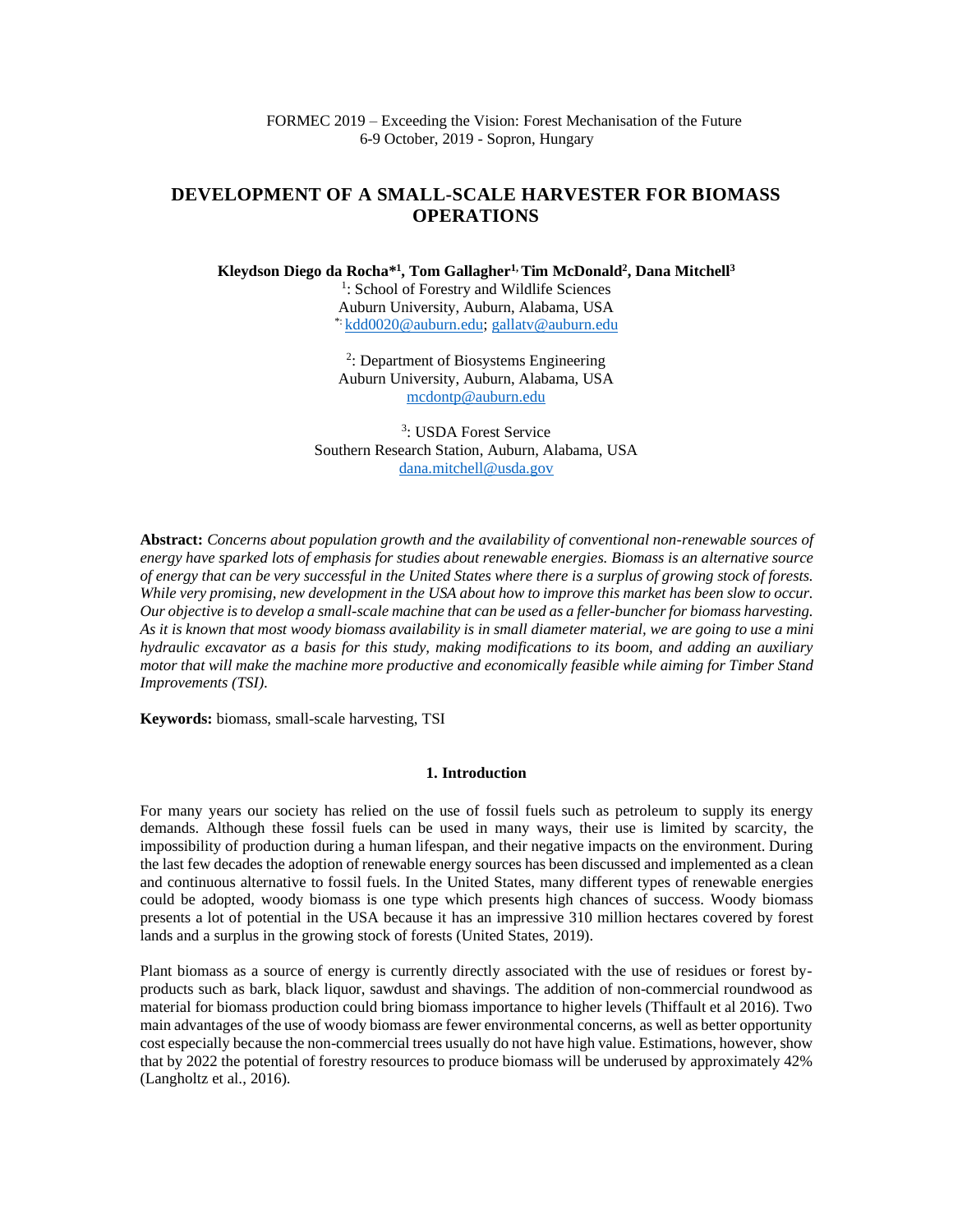For woody biomass production to be efficient, there is a high need of small-scale machinery for the harvesting of the trees, especially because biomass availability is higher in small tracts of forests, and/or in the trees with smaller DBH (diameter at breast height). Out of the commonly utilized forest harvesting systems in the United States, however, whole-tree systems are the most common. This system is fully mechanized and most of the times composed by large machinery (Conrad et al. 2018). Current harvesting systems can be very impactful for the environment and a lot of the times their use is physically challenging. Therefore, current harvesting systems are not fully adequate for the type of operations required for biomass.

Unlike many other parts of the world, most of the forest land in the United States is privately-owned. The South itself is a very unique region with a higher percentage of privately-owned forests in the US, as much as 87%. There are approximately 11 million individuals and families who possess forest lands in the USA and from those, around 61% of the landowners own 10 or fewer acres (Butler 2014, MacDicken et al. 2016). While industrialization and the need for continuous growth keep pushing the boundaries for the development of higher-end machines and large-scale development, that portion of individuals and families who own small areas of forests is most of the time forgotten or not targeted. The smaller forest areas that are maintained for beauty, heritage or recreational reasons can become profitable (or add different sources of income) if the right tools are provided (Parron et al. 2015, Luederitz et al. 2015).

There are few investments being made on the development of equipment for the harvesting of small-diameter trees. Based on this evidence, we propose to develop, test, and if successful promote a cost-effective harvesting method to produce biomass feedstock for the bioenergy market. We aim to achieve an environmentally friendly system, that has low capital and operational costs, and with high fuel efficiency.

### **2. Methodology**

## **2.1 Study Area**

The study will take place at the surroundings of Auburn University, Auburn – AL, USA. The harvesting operations will occur mainly in softwood (pine) stands as this forest type is prevalent in the region, but if possible, we plan on also harvesting hardwood stands. We will harvest during the first thinning season when the stand is around 10 years old. Additionally, when time and transportation allow, we intend to operate in the urban interface. The forest stands will be submitted to a series of timber stand improvement treatments. We plan on harvesting a couple hundred trees according to availability until we achieve a volume that is statistically significant.

# **2.2 Felling Using Excavator**

Although a complete harvesting system includes processes from the laying of the trees to processing and delivering a product, this project will focus on the felling part of a harvesting system, this way economic and mechanical feasibility can be checked before extending investments to other areas. A small-excavator (Figure 1) model IHI 80 VX will be used as the basis for our studies with both a DFM saw (Dougherty Forestry Manufacturing) and Fecon shear head (Figure 2). The excavator chosen has a capacity of 41.98kW and weighs approximately 9 tons, that together with the rubber tracks will provide less soil compaction guaranteeing minimum impact on the environment.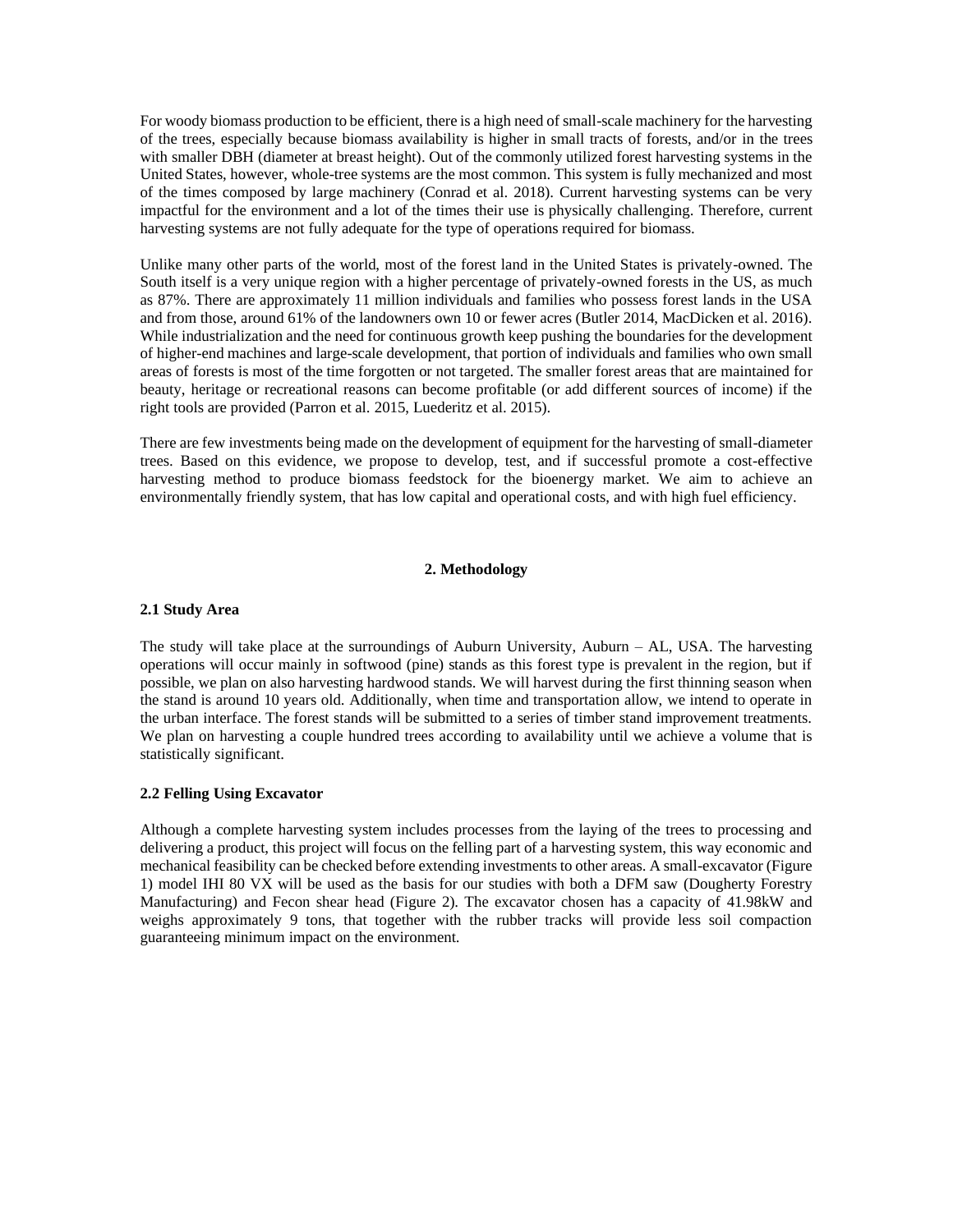# **Figure 1: Small excavator (IHI 80VX)**



**Figure 2: Fecon shear head and DFM saw head**



To improve efficiency, two main modifications will be executed: 1) boom, 2) auxiliary hydraulic pump. The small excavator originally comes with a banana boom which allows for the machine to reach trees at certain distances without the operator having to drive from tree to tree; we believe, however, that by straightening this boom we will achieve faster movements which will count towards greater efficiency (Figure 3). Because this is a small excavator, we will improve its power by adding an auxiliary hydraulic pump (26.1kW motor - Briggs and Stratton #613477-2141). This new motor will be used exclusively to run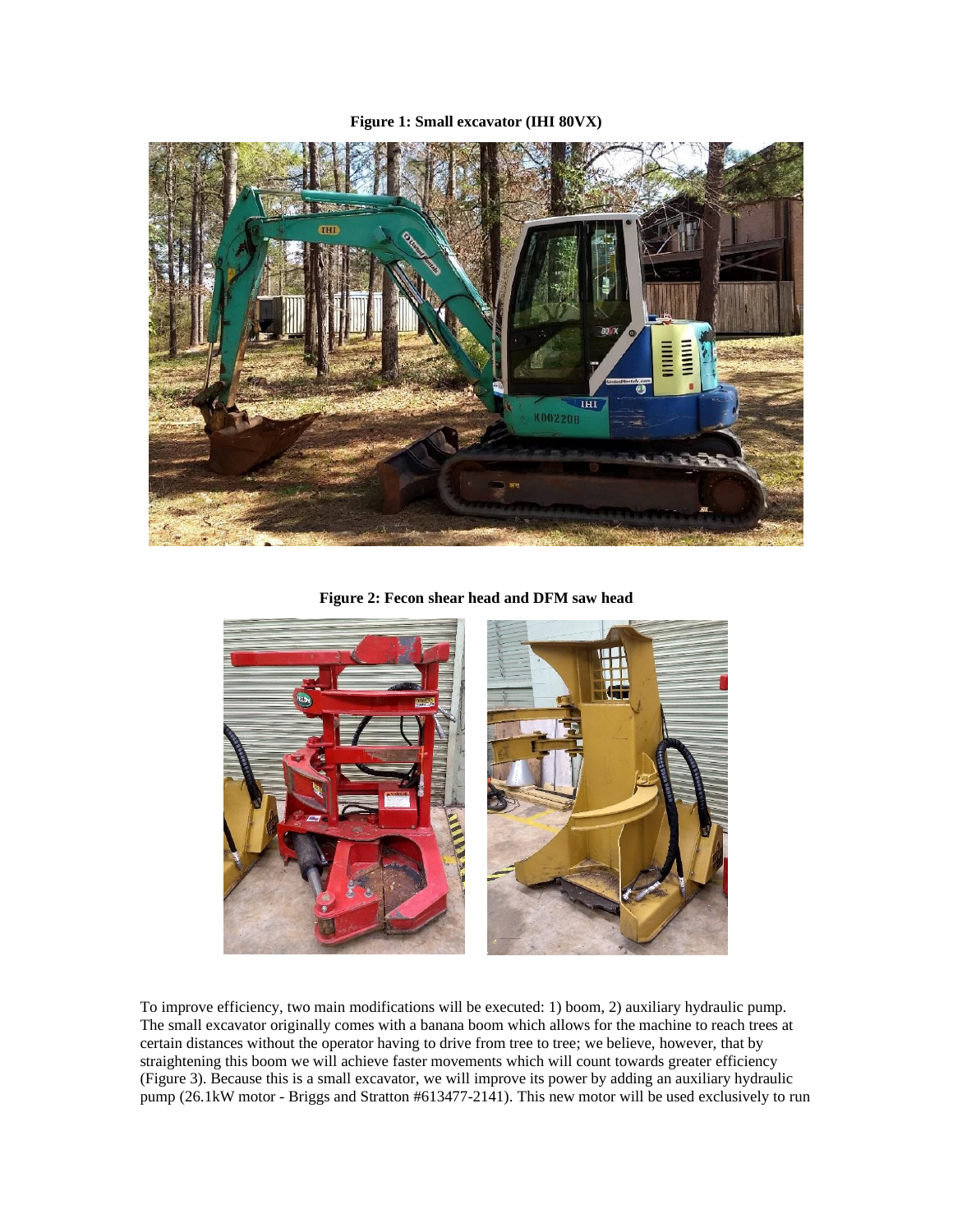the head. After those modifications have been completed, we will have a piece of equipment that will be similar to a small-scale feller-buncher. We believe that we can minimize soil disturbance and maximize productivity.



**Figure 1: Small excavator with modified boom**

### **2.3 Study Design**

During the first weeks of the project, the felling crew will undergo a trial format for the operators to become familiarized with both the equipment and the expected silvicultural regime. This phase will serve as a way of minimizing the human variability on the final results of the harvester. This stage will be done taking into consideration the Occupational Safety and Health Administration (OSHA) instructions regarding safety. After the period of familiarization is complete, the felling crew will start their field tests. Thinnings focusing on various basal areas will be the main silvicultural regimen selected with some other regimen, aiming for timber stand improvements (TSI). Each field test will take place at the selected experimental units with an area of 1 hectare.

### **2.4 Data Collection and Analyses**

Before the felling crew can go to the field, it will be necessary to estimate the productivity of the experimental units. In the softwood stands, pine trees with DBHs between 3 and 14 inches will be cut, measured and weighed. The height and DBH from these trees will be compared to those found on the tables of Clark and Saucier (1990). If our results are consistent to those found by Clark and Saucier with no significant deviation, we will proceed using these tables for estimation of green weight of harvested trees. Other similar methods will be used for the estimation of green weight of hardwood trees.

Stands that share the same characteristics and are on the same age class will be inventoried prior to harvesting. To guarantee control over confounding factors, the matching of the silvicultural regimen to the stands will be done randomly. It is expected that the felling operator will determine what trees are harvested based on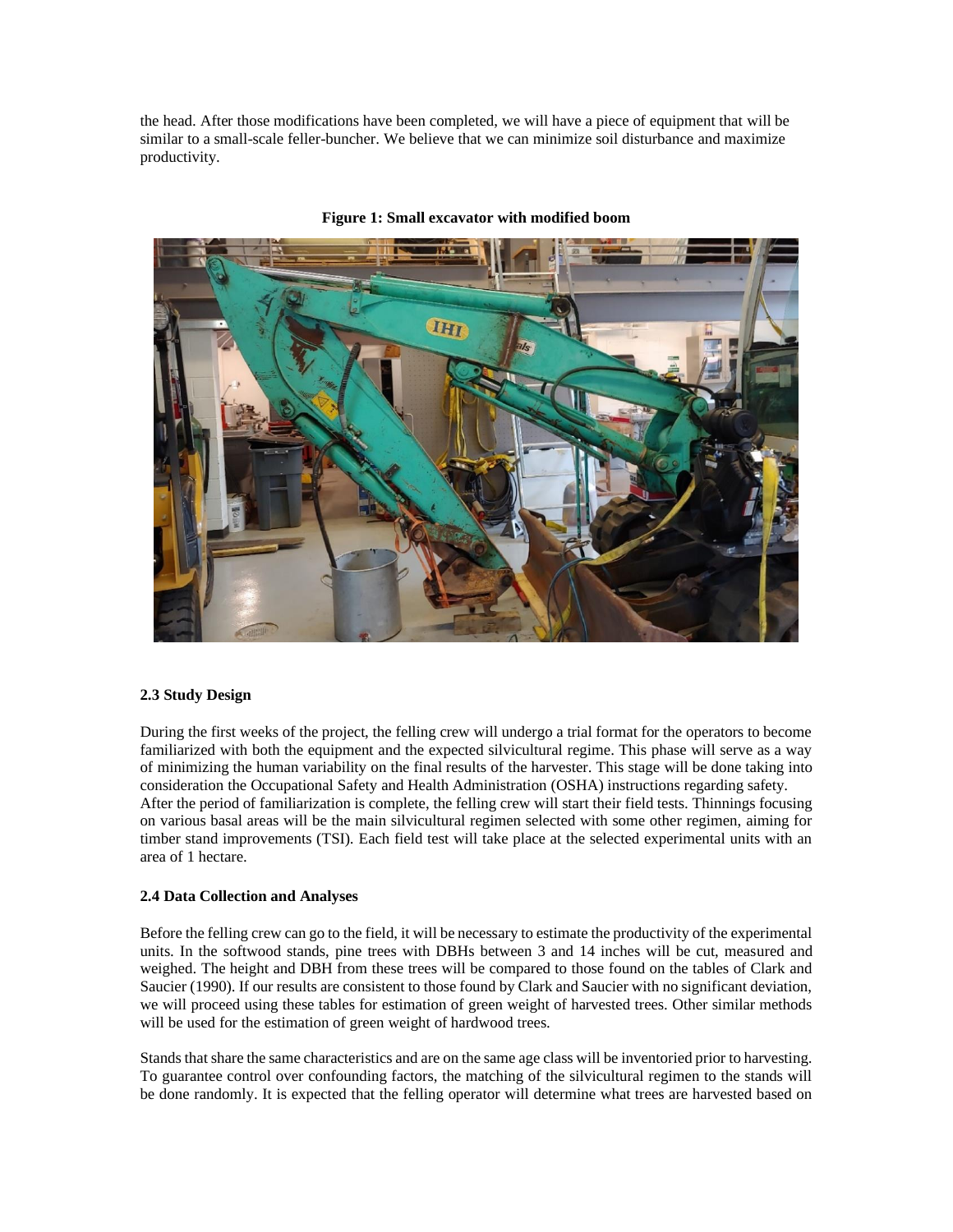their experience, but there might be a need to mark the trees identifying to which regimen they belong. To detect how effectively the felling operations were conducted, some post-harvest inventories will be done which will determine the level of accuracy of the operator.

The time study method chosen will be elemental time studies as these tend to be more detailed and consider different sources of variability. Small HD video recorders will be the main piece of equipment for this data collection. These cameras will be attached to the exterior of the excavator cabin at an angle that best captures how the machine is operating. To estimate DBH, we will adapt a measuring system on the excavator, and, if not limited by time and/or cost, we will manually collect DBH measurements as a way of getting more accuracy in our data.

After the videos are shot on the field, the files will be meticulously reviewed in the office where we will assess how long it takes for each process to be completed. The processes that we are interested in are felling, selection of trees without bunching, selection of trees with bunching, laying bunch down, movement of the excavator without tree selection (no arm movement), reaching of the boom, stems per load or cycle, and various types of delays (mechanical {excavator or head}, operational, and others).

Additional information about the feller-buncher operation that can be important for identifying the characteristics of the system will also be collected. To measure the capabilities of the feller-buncher, we will combine the mean of trees per bunch and their respective DBH to cycle time which will give an idea of productivity; we will also analyze the number of trees our feller-buncher can reach before having to move the machine). Finally, topographic and ecological characteristics of the stand such as slope, terrain composition and roughness, understory, weather, and soil type will be used to compose our variables.

It is important to set minimum productivity that has to be achieved to evaluate the economic feasibility of this project. Previous studies using a similar system will be used as guidelines for the selection of the desired productivity. To determine a \$/ton basis for each silvicultural regime, we will use machine costs calculations described by Tufts (1982 and 1985). Actual data which will be used for our calculations include the cost of the equipment which will be obtained by consulting the manufacturer and/or machine dealers; results of studies from renamed peers and publications; and data from field collection (cost of fuel, lube, repairs, and maintenance). The result of these analyses will be compared to those found by O'Neal and Gallagher (2007) and will be considered economically feasible if the productivity of the feller-buncher is increased by at least 50%.

One of our objectives is that our machine is environmentally friendly or that the damages from it are minimum. To identify if this objective will be met, we will study the damages to the remaining stand immediately after the feller-buncher is used. Line transects will be established to evaluate soil disturbance and damage to residual trees. We will use scales like those proposed by McMahon (1995) and Turcotte et al. (1991) to categorize soil disturbance; along our line transects, a few plots will be created where we will measure the extent of the damage to residual trees, these plots will be of 30m each and will be spread in a way that it is representative of the stands.

## **3. Justification**

Although we understand that for biomass operations to occur a whole harvesting system including chipping and transportation should be developed, we see the importance of starting this project with the felling section as the success of this phase is mandatory for the execution of other phases of the system.

### **3.1. Lack of Investments in Small-Scale Machinery**

The effectiveness of mechanization for logging operations has made this sector evolve towards bigger machines over time, but there is no consensus on whether this necessarily means innovation. Some studies have shown that loggers in the United States and Canada are conservative when it comes to investing in innovations and tend to focus on short term problems such as fuel prices, insurance costs, stumpage prices,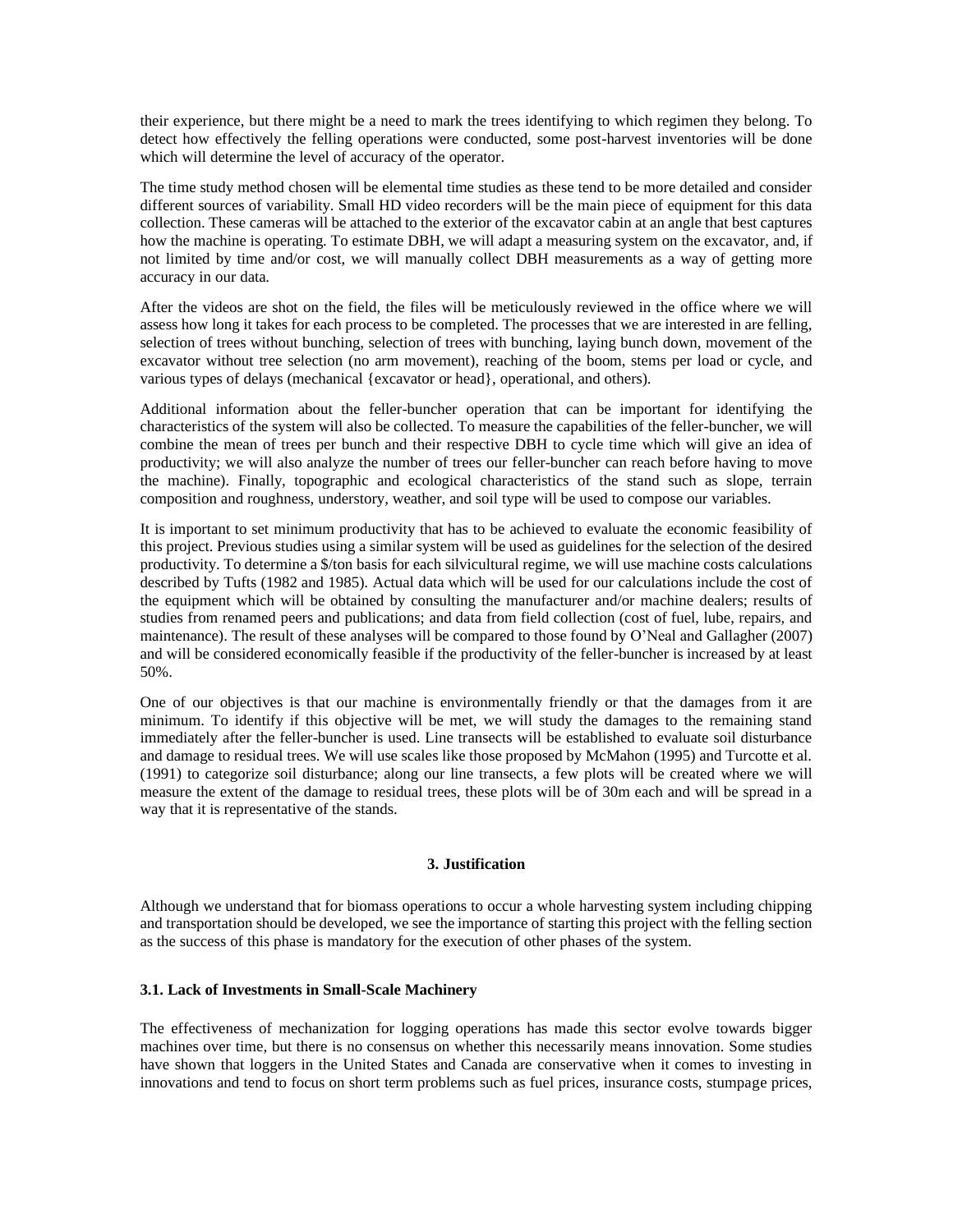and mill quotas, while problems such as machinery efficiency are barely considered (Baker and Greene 2008, Blinn et al. 2014).

### **3.2. Current Small-Scale Logging Constraints**

Manual harvesting in the United States can be an option for smaller areas when the objectives of the forest stands are for family use or without commercial intents. When some level of efficiency is expected from the forest operations, manual harvesting using chainsaws can be more expensive in the long run because of the cost associated with the many operators *vs*. single-operated machines, less productive and less safe. The final required product can also prevent the use of manual harvesting (Schweier et al. 2015; Vanbeveren et al. 2015). In terms of safety, forest operations are not known for being the safest and most ergonomic activities in the world. Exposure to frequent and excessive noise, such as the noise from chainsaws, for example, can cause Noise-Induced Hearing Loss (NIHL), a permanent loss that can lead to social and health problems. Excessive heat is also another major work problem, it can cause fatigue, loss of attention, and greatly improve the chances of accidents (Smith & Thomas 1993, Minette et al. 2007). Many of these ergonomic issues that are enhanced in manual operations can be reduced when in a small-scale machine (e.g. cabins with air conditioners and sound isolation).

#### **3.3. Advantages of Small-Scale Harvesting**

Motivations behind the adoption of small-scale harvesting systems may vary from case to case or can be the only feasible option for an area. One of the biggest determining factors of the adoption of small-scale harvesting is the reduction of costs and environmental impacts. Due to their sizes, smaller forest machines tend to have their retail price and operation costs reduced when compared to large-scale machines. Their size also reflects on how impacted an area is, small-scale technologies allow better flexibility and adaptability, resulting in potentially fewer damages to the environment (Updegraff & Blinn 2000; Bliss & Kelly 2008).

#### **4. Expected Outcomes**

We strongly believe that many benefits can be accomplished with the success of this project. We expect that by demonstrating the economic feasibility of our feller-buncher we can show the importance of developing small-scale harvesting systems to operate in large thinnings and TSI operations, as well as in smaller tracts of urban forests. Besides the economic benefits, there will also be a value to be added to the residual trees, which will be a reflection of an environment with less competition for nutrients and resources. This reduction in the competition can also improve forests' health. By removing the less desirable tree and utilizing them into a marketable product we will be getting the most out of the opportunity cost of those trees. Finally, the weight and size of this smaller feller-buncher should limit ground disturbance and be much less impactful when compared to common sized feller-bunchers, those characteristics will help to minimize sedimentation into surrounding streams.

We anticipate that this feller-buncher can be available for implementation as soon as production and profitability are shown. This equipment can be directed to tree-care companies, it can add to current logging contractors, it can be niche market for new contractors, or even be used by small-scale landowners for an extra source of income. The adoption of our feller-buncher also has the potential to increase local development by providing employment opportunities for the skilled local workforce in rural areas. Finally, future expansion of supplementary plants in rural areas will improve the scope of opportunity by providing near and stable markets for biomass and bioenergy.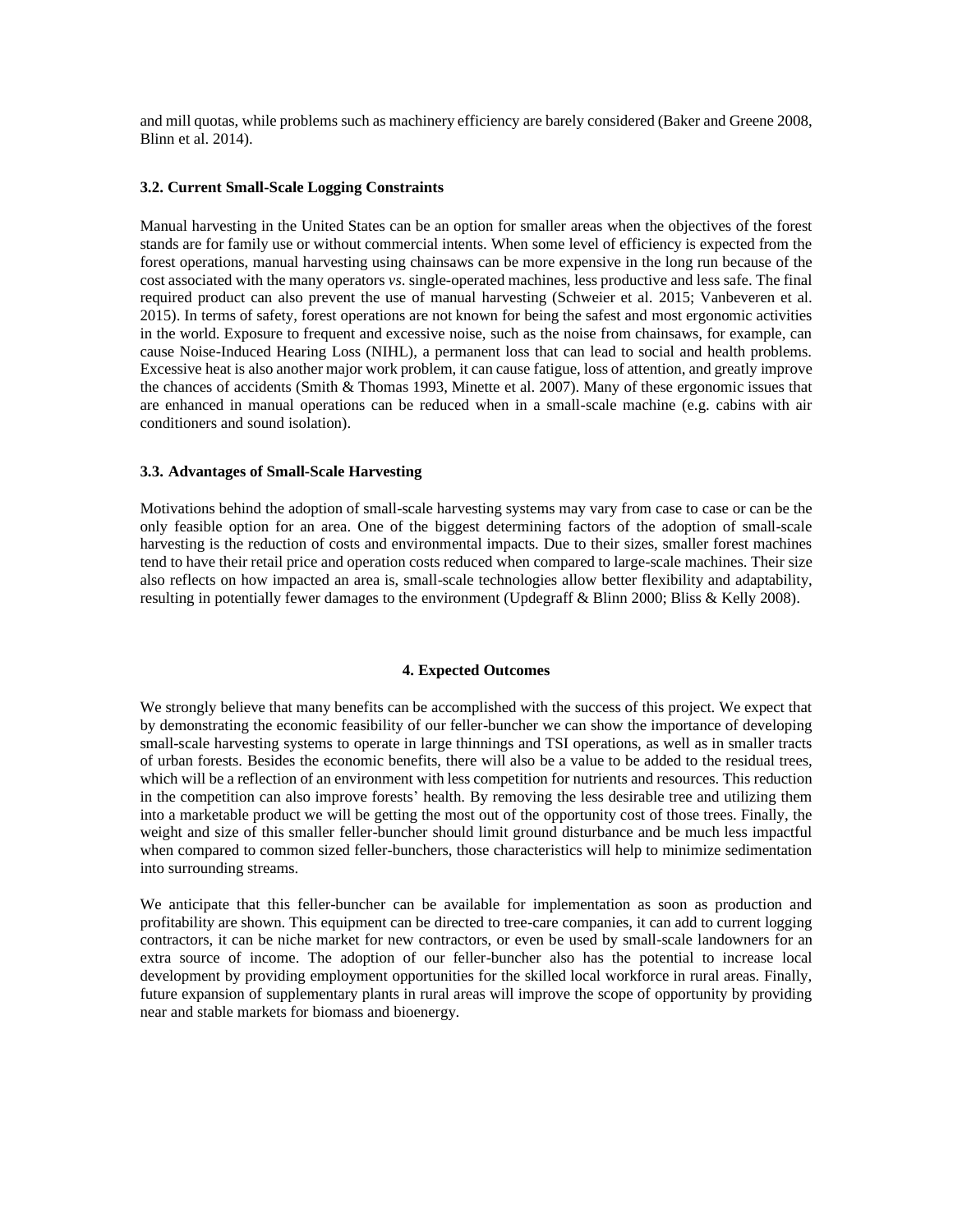#### **5. References**

Baker, S.A., and W.D. Greene. (2008). Changes in Georgia's logging workforce, 1987–2007. South. J. Appl. For . 32(2):60–68.

Blinn, C.R., T.J. O'Hara, D.T. Chura, and M.B. Russell. 2014. Status of the Minnesota logging sector in 2011 . University of Minnesota, St. Paul, MN. Staff Paper Series 226. 119 p

Bliss, J. C., & Kelly, E. C. (2008). Comparative advantages of small-scale forestry among emerging forest tenures. Small-scale Forestry, 7(1), 95-104.

Butler, B. (2014). Forest Ownership in. USDA. U.S. Forest Resource Facts and Historical Trends (pp. 13- 17). Retrieved from: https://www.fia.fs.fed.us/library/brochures/docs/2012/ForestFacts\_1952- 2012\_English.pdf

Clark. III, and J.R. Saucier. (1990): Tables for estimating total-tree weights, stem weights, and volumes of planted and natural southern pines in the southeast. Georgia Forest Research Paper – 79.

Conrad, J.L., IV, W.D.Greene, and P. Hiesl. (2018). A review of changes in US logging businesses 1980s– present. J. For . 116(3):291–303. doi:10.1093/jofore/fvx014

Langholtz, M. H., Stokes, B. J., & Eaton, L. M. (2016). 2016 Billion-ton report: Advancing domestic resources for a thriving bioeconomy, Volume 1: Economic availability of feedstock. Oak Ridge National Laboratory, Oak Ridge, Tennessee, managed by UT-Battelle, LLC for the US Department of Energy, 2016, 1-411.

Luederitz, C., Brink, E., Gralla, F., Hermelingmeier, V., Meyer, M., Niven, L., ... & Abson, D. J. (2015). A review of urban ecosystem services: six key challenges for future research. Ecosystem Services, 14, 98-112.

MacDicken, K., Jonsson, Ö., Piña, L., Maulo, S., Contessa, V., Adikari, Y., ... & D'Annunzio, R. (2016). Global Forest Resources Assessment 2015: how are the world's forests changing?.- Retrieved from <http://www.fao.org/3/a-i4793e.pdf>

McMahon, S. (1995): Accuracy of two ground survey methods for assessing site disturbance. Int. J. of For. Eng. 6(2):27-33.

Minette, Luciano J., Silva, Emília P. da, Souza, Amaury P. de, & Silva, Kátia R. (2007). Avaliação dos níveis de ruído, luz e calor em máquinas de colheita florestal. Revista Brasileira de Engenharia Agrícola e Ambiental, 11(6), 664-667.<https://dx.doi.org/10.1590/S1415-43662007000600017>

O'Neal, B.S., Gallagher, T.V. (2007) Designing and testing a small-scale biomass harvesting system in the eastern United States.

Parron, L. M., Garcia, J. R., de OLIVEIRA, E. B., Brown, G. G., & Prado, R. B. (2015). Serviços ambientais em sistemas agrícolas e florestais do Bioma Mata Atlântica. Embrapa Florestas-Livro científico (ALICE).

Schweier, J., Spinelli, R., Magagnotti, N., & Becker, G. (2015). Mechanized coppice harvesting with new small-scale feller-bunchers: results from harvesting trials with newly manufactured felling heads in Italy. Biomass and Bioenergy, 72, 85-94.

Smith, L. A. & Thomas, R. E. 1993. Ergonomics research in the southern United States.

Thiffault, E., Berndes, G., & Lamers, P. (2016). Challenges and opportunities for the mobilisation of forest bioenergy in the boreal and temperate biomes. In Mobilisation of Forest Bioenergy in the Boreal and Temperate Biomes (pp. 190-213). Academic Press.